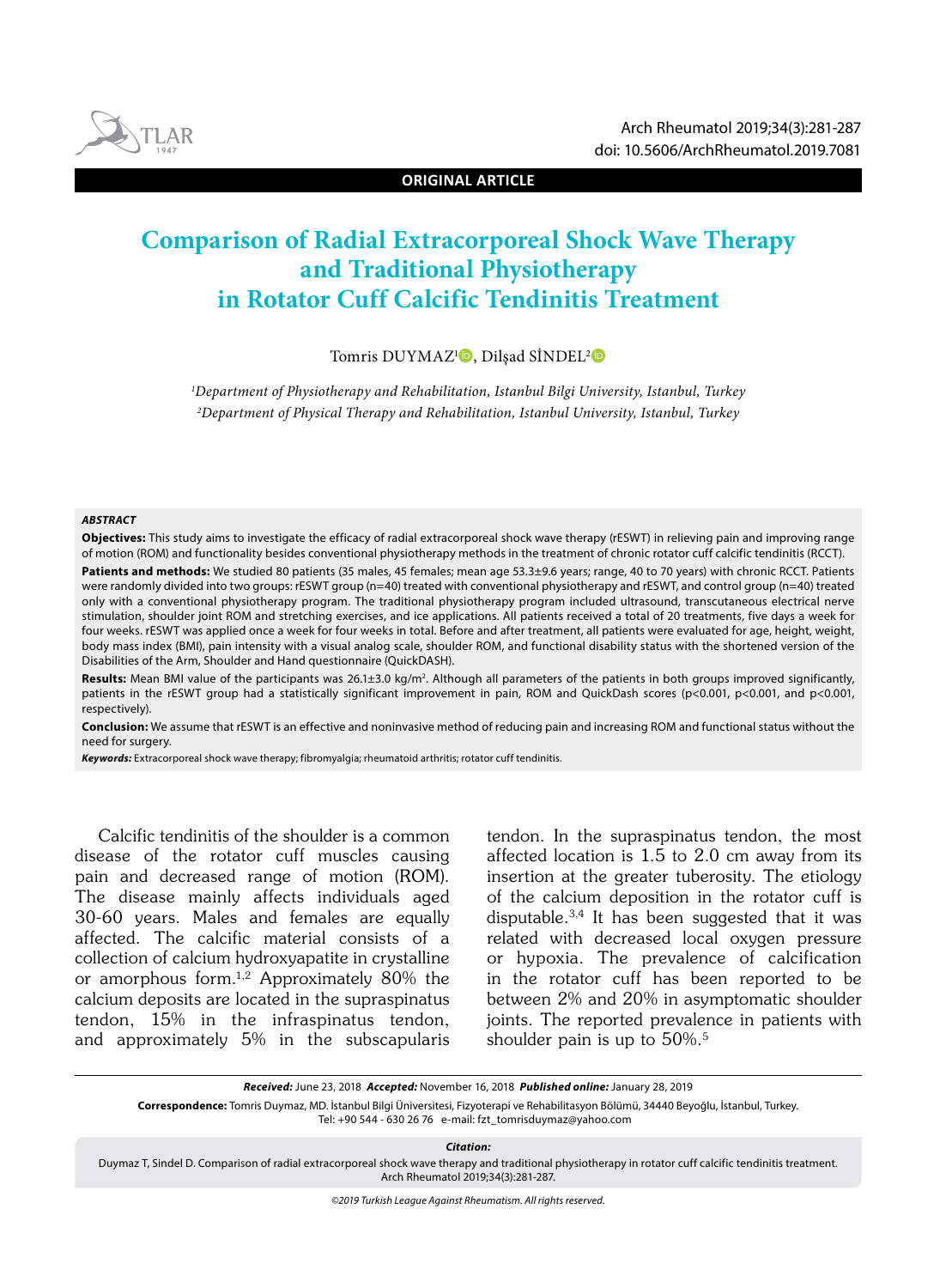The traditional treatment of calcifying tendinitis of the shoulder is based on many therapies including administration of analgesics and anti-inflammatory drugs, local steroid injections, lavage, needling, physiotherapy as well as surgical or arthroscopic removal of the calcific deposit. There are various opinions about the most effective method in the treatment of calcific tendinitis, but studies on the efficacy of extracorporeal shock wave therapy (ESWT) are also available.<sup>6</sup>

Shock wave therapy is an effective method of dissolving calcification and stimulating tissue healing.7,8 Extracorporeal shock wave therapy is a treatment method in which high-amplitude sound waves are focused on the desired part of the body. This method was used in 1970s for destruction of kidney and bile duct stones. The use of this method has become widespread in various musculoskeletal disorders including tendinopathy, enthesopathy, and calcifications.<sup>9</sup> In the past few years, orthopedic research studies on the treatment of tendon diseases, such as enthesopathy, calcaneal spur, tennis elbow, and calcifying tendinitis of the shoulder, have been performed. Discordant results have been reported with respect to the efficacy of ESWT in the treatment of chronic calcifying tendinitis of the shoulder.

The mechanism of shock wave therapy is not fully understood. ESWT has been used in the treatment of various musculoskeletal conditions, including tendinopathies and enthesopathies, at doses of 10 to 20% of those used in lithotripsy for renal stones. The most important physical parameters of shock wave therapy in the treatment of orthopedic diseases are pressure distribution, energy flux density, and the total acoustic energy. Unlike the shock wave that is used to break up renal stones, it is used in the treatment of musculoskeletal disorders to cause interstitial and extracellular responses, and tissue regeneration. Theoretically, the benefits are tissue healing and breakdown of calcification. Although ESWT is routinely used for the treatment of urolithiasis, it has received acceptance in European countries for treating musculoskeletal conditions and there have been few clinical controlled studies in the United States regarding its use in some musculoskeletal diseases.9,10

In this study, we aimed to investigate the efficacy of radial ESWT (rESWT) in relieving pain and improving ROM and functionality besides conventional physiotherapy methods in the treatment of patients with chronic rotator cuff calcific tendinitis (RCCT).

# PATIENTS AND METHODS

This study was conducted between August 2017 and April 2018 at Istanbul Bilgi University Faculty of Health Sciences and included 80 patients (35 males, 45 females; mean age  $53.3\pm9.6$  years; range, 40 to 70 years) who received a diagnosis of chronic RCCT in different centers. The criteria for inclusion were a minimum of 12 months of shoulder pain (a period of time enough for considering a chronic pathology that is resistant to other treatments) as well as calcification of the rotator cuff and age between 30 and 70 years. Exclusion criteria were local or generalized arthritis (excluded by clinical examination), algodystrophy, pregnancy, acute infection, skin ulcerations, neurological abnormalities, dysfunction in the neck or thoracic region or both, acute (severely painful) calcific shoulder tendinopathies, a history of previous surgery or malignancy, corticosteroid injection within the preceding six months, or previous ESWT treatment. The study protocol was approved by the Istanbul Bilgi University Faculty Ethics Committee. A written informed consent was obtained from each patient. The study was conducted in accordance with the principles of the Declaration of Helsinki.

Patients were randomly divided into two groups. A list of computer-generated random numbers was provided by one of the investigators. rESWT group (n=40) was treated with conventional physiotherapy and rESWT, while control group (n=40) received conventional physiotherapy only. The traditional physiotherapy program included ultrasound (1.0 MHz, 5 minutes, continuous), transcutaneous electrical nerve stimulation (conventional, 20 minutes), shoulder joint ROM and stretching exercises, and ice applications (15 minutes). The physiotherapy program was applied five days a week for four weeks. rESWT was conducted using a ShockMaster 500 device (GymnaUniphy NV, Bilzen, Belgium) once a week for four weeks in total. Each treatment consisted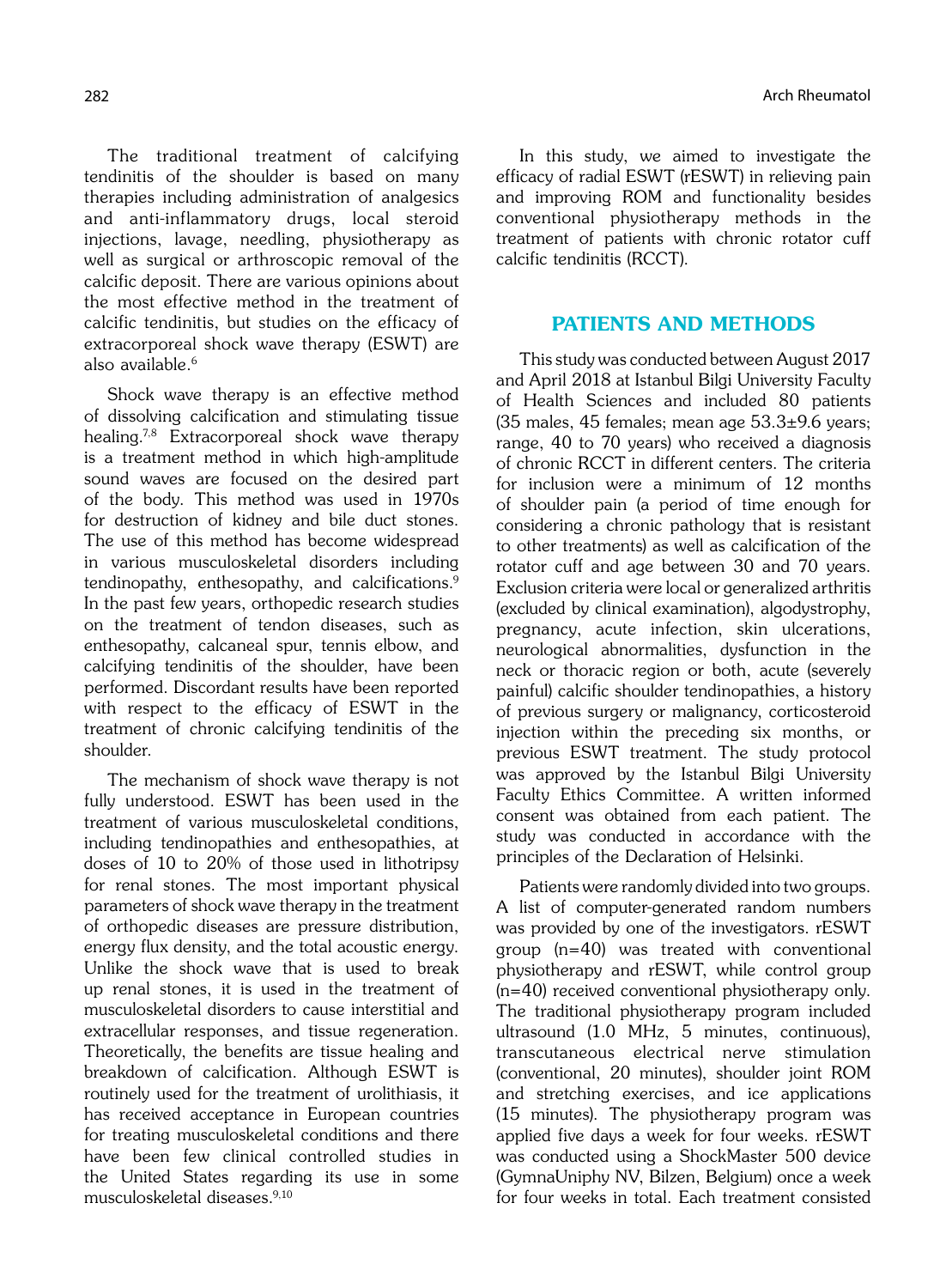of 1,500 shocks with a frequency of 150 shocks per minute. The dimensions of the focal zone were 5.5 mm, 5.5 mm and 35.3 mm, and the cutout was 95 mm. When minimal energy was generated, the flux density was calculated to be 1.23 mJ and the total energy to be 2.59 mJ. The energy at 5 MPa was 1.77 mJ and 4.03 mJ, the focal region was 0.91 mJ at 5 mm and 1.91 mJ. Since pain could occur mostly during the first treatment, all patients were treated with a low energy density of 0.03 mJ/mm2 for the first five minutes, which was then progressively increased to 0.28 mJ/mm2. Each rESWT session took about 10 minutes. rESWT application was performed on the supraspinatus, infraspinatus, teres minor, and subscapularis tendons. In successive treatments, an energy density of 0.28 mJ/mm2 was used. The maximum energy flux density did not exceed 0.28 mJ/mm2, taking into account the patient's level of tolerance. An isotonic gel was used as an intermediate before the probe was applied to the patient's shoulder, and no local anesthetic was used. The application was carried out without any anesthesia in order to better localize the area to be treated and to detect the amount of energy used in the patient. The rESWT procedure was performed by positioning the patient at the internal and external rotations at a maximum of 15 degrees with the patient in an upright sitting position. The patients were sufficiently informed on the nature of the treatment and its consequences. After applying a transparent and odorless gel on the skin that facilitates the spread of the waves to biological tissues, the generator's head was positioned under ultrasound guidance to focus on the shock waves in the target area. Before and after treatment, all patients were evaluated for age, height, weight, body mass index (BMI), pain intensity assessed using a Visual Analog Scale, shoulder flexion, extension, abduction, external rotation ROM with goniometer, and functional disability status with the shortened version of the Disabilities of the Arm, Shoulder and Hand questionnaire (QuickDASH).

Upper extremity functional assessment was performed with the QuickDASH, which is a regional outcome measure evaluating the entire upper extremity function developed for upper extremity musculoskeletal system disorders and scored in two components: the disability/symptom section (11 items) and the optional high performance sport/music or work modules (four items). Each item is rated on a five-point Likert-type scale and the total cumulative score is scaled from 0 to 100 with higher scores indicating more disability. The Turkish version of the scale has been validated.<sup>11</sup> Completion time is about three-four minutes and the ease of scoring is moderate. The total cumulative score was obtained by adding up the assigned values for each response and dividing by the number of items by the number of marked items and subtracting 1, and multiplying the resulting score by 25.12

### Statistical analysis

The IBM SPSS version 22.0 software (IBM Corp., Armonk, NY, USA) was used for statistical analyses. This analysis revealed a standard effect size of 0.72 and at least 80 cases with a 95% confidence interval and a power of 80%. In order to assess the difference between the groups, the Mann-Whitney U test was used in continuous data which were independent from each other among the groups. The Wilcoxon test was used to assess the pre- and post-treatment variables. A  $p$  value lower than  $0.05$  was considered statistically significant.

# RESULTS

Mean BMI of the participants was  $26.1\pm3.0$  kg/m<sup>2</sup>. Sociodemographic variables were given in Table 1. There was no statistically

| <b>Table 1.</b> Demographic characteristics of patients | rESWT Group $(n=40)$ | Control Group $(n=40)$ |          |                  |
|---------------------------------------------------------|----------------------|------------------------|----------|------------------|
|                                                         | $Mean \pm SD$        | $Mean \pm SD$          | z        | $\boldsymbol{p}$ |
| Age (year)                                              | $54.33 \pm 9.88$     | $51.31 \pm 8.86$       | $-1.126$ | 0.260            |
| Body mass index $(kq/m2)$                               | $28.29 \pm 0.47$     | $25.50 \pm 3.11$       | $-1.884$ | 0.060            |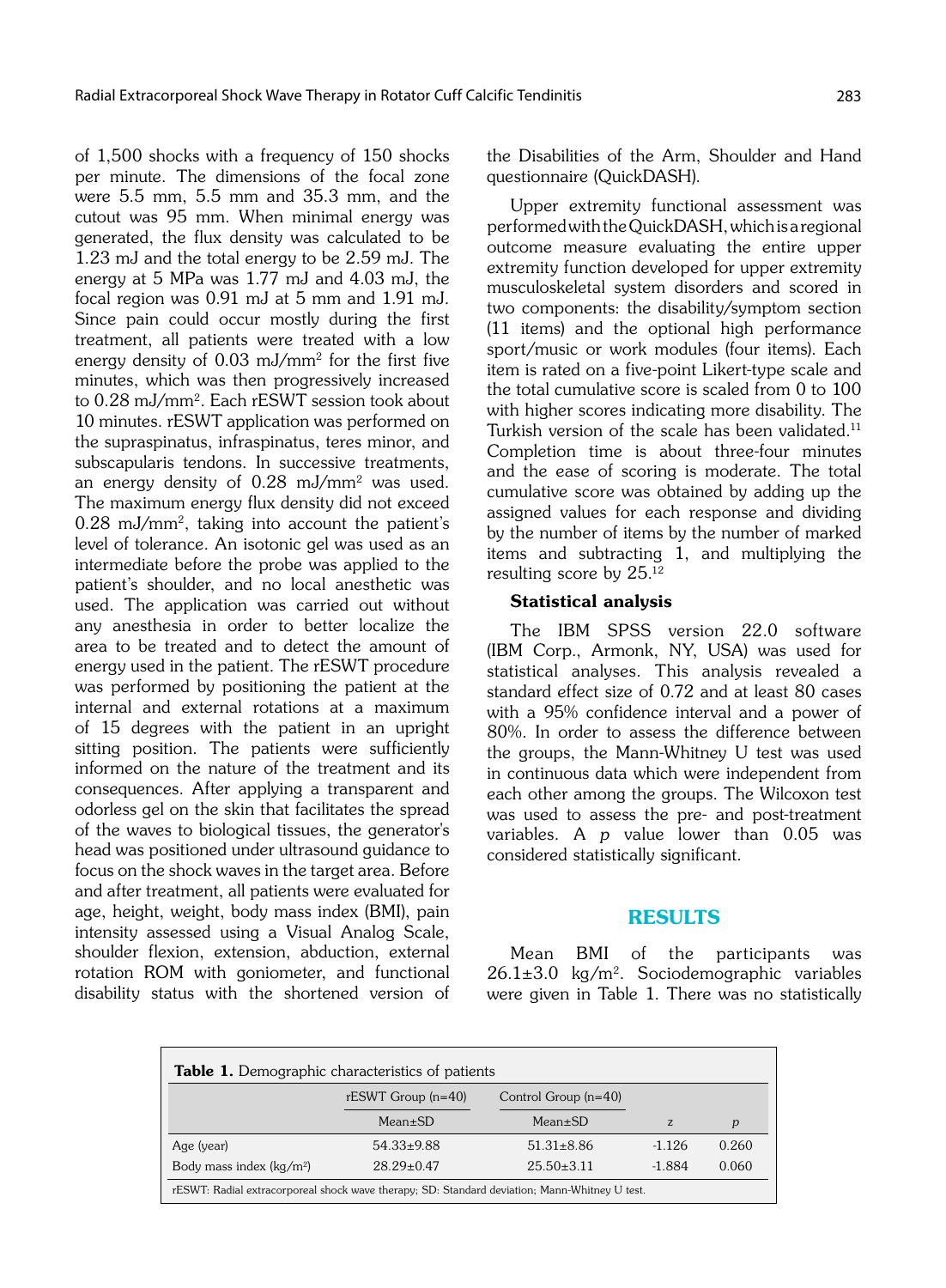|                                                                                      | rESWT Group<br>Mean±SD                                           | Control Group<br>Mean±SD                                          | z                    | p                   |
|--------------------------------------------------------------------------------------|------------------------------------------------------------------|-------------------------------------------------------------------|----------------------|---------------------|
|                                                                                      |                                                                  |                                                                   |                      |                     |
| Visual analog scale 1<br>Visual analog scale 2<br>z<br>p                             | $7.4 \pm 0.8$<br>$1.3 \pm 0.7$<br>$-5.408$<br>$<0.001**$         | $7.3 \pm 0.9$<br>$2.5 \pm 1.0$<br>$-3.886$<br>$< 0.001$ **†       | $-0.139$<br>$-4.617$ | 0.890<br>$<0.001**$ |
| Range of motion flexion 1<br>Range of motion flexion 2<br>z<br>p                     | $133.5 \pm 18.9$<br>$171.1 \pm 8.4$<br>$-5.164$<br>$< 0.001$ **† | $135.9 \pm 20.2$<br>$139.5 \pm 22.9$<br>$-2.207$<br>$0.027*$      | $-0.524$<br>$-4.739$ | 0.601<br>$<0.001**$ |
| Range of motion extension 1<br>Range of motion extension 2<br>z<br>p                 | $17.1 \pm 6.9$<br>$33.8 \pm 6.3$<br>$-5.251$<br>$< 0.001$ **†    | $14.9 \pm 7.1$<br>$16.8 + 6.9$<br>$-2.675$<br>$0.007+$            | $-1.149$<br>$-5.538$ | 0.250<br>$<0.001**$ |
| Range of motion abduction 1<br>Range of motion abduction 2<br>z<br>p                 | $115.8 \pm 21.8$<br>$167.0 \pm 9.4$<br>$-5.233$<br>$< 0.001$ **† | $120.1 \pm 28.8$<br>$125.2 \pm 27.5$<br>$-3.685$<br>$< 0.001$ **† | $-0.709$<br>$-5.294$ | 0.478<br>$<0.001**$ |
| Range of motion external rotation 1<br>Range of motion external rotation 2<br>z<br>p | $25.8 \pm 16.9$<br>$49.0 \pm 12.5$<br>$-4.376$<br>$< 0.001$ **†  | $23.0 \pm 17.2$<br>$25.8 + 15.7$<br>$-2.911$<br>$0.004+$          | $-0.639$<br>$-4.337$ | 0.639<br>$<0.001**$ |
| QuickDASH 1<br>QuickDASH 2<br>z<br>p                                                 | $24.0 \pm 23.0$<br>$1.3 + 1.8$<br>$-3.181$<br>$< 0.001$ **†      | $13.3 \pm 11.0$<br>$12.6 \pm 11.0$<br>$-2.023$<br>$0.043*$        | $-1.081$<br>$-3.556$ | 0.280<br>$<0.001**$ |

Table 2. Inter- and intragroup comparisons of pain, range of motion, and shortened version of Disabilities

significant difference in terms of age or BMI between the groups (p>0.05).

Although all evaluation parameters improved significantly in both groups, patients in the rESWT group had a statistically significant improvement in pain and ROM  $(p<0.001$  and p<0.001, respectively) (Table 2).

A review of the QuickDASH scores of our patients demonstrated moderate functional limitations before treatment and increased functional status after treatment in all patients, while overall functional status was fully improved in patients of the rESWT group  $(p<0.001)$ (Table 2).

#### **DISCUSSION**

Rotator cuff calcific tendinitis is a common disabling condition, often chronic and recurring. It is a leading cause of shoulder pain with a prevalence of 5-39% in the general population.<sup>13</sup> ESWT is an effective treatment modality that reduces pain and increases function, particularly in chronic tendon injuries of the shoulder. $14$ RCCT is most common among people between 30 and 60 years of age.15 The mean age of the patients in our study was 53.3±9.6 years. When we evaluated the relationship between BMI and RCCT, it was seen that obesity was a risk factor for RCCT development. In their study including 311 patients aged 53-77 years, who underwent rotator cuff repair, arthroscopy, and/or other procedures of the repair of the shoulder between 1992 and 2000, Wendelboe et al.<sup>16</sup> reported that increasing BMI was a risk factor for rotator cuff tendinitis and related conditions. The mean BMI of patients in our study was  $26.1\pm3.0$  kg/m<sup>2</sup>.

The limited response to most conservative measures has led to the development of new forms of treatment. In the treatment of rotator cuff, various medical treatments, injection, physiotherapy agents, and surgical methods are used.17 Although conservative methods are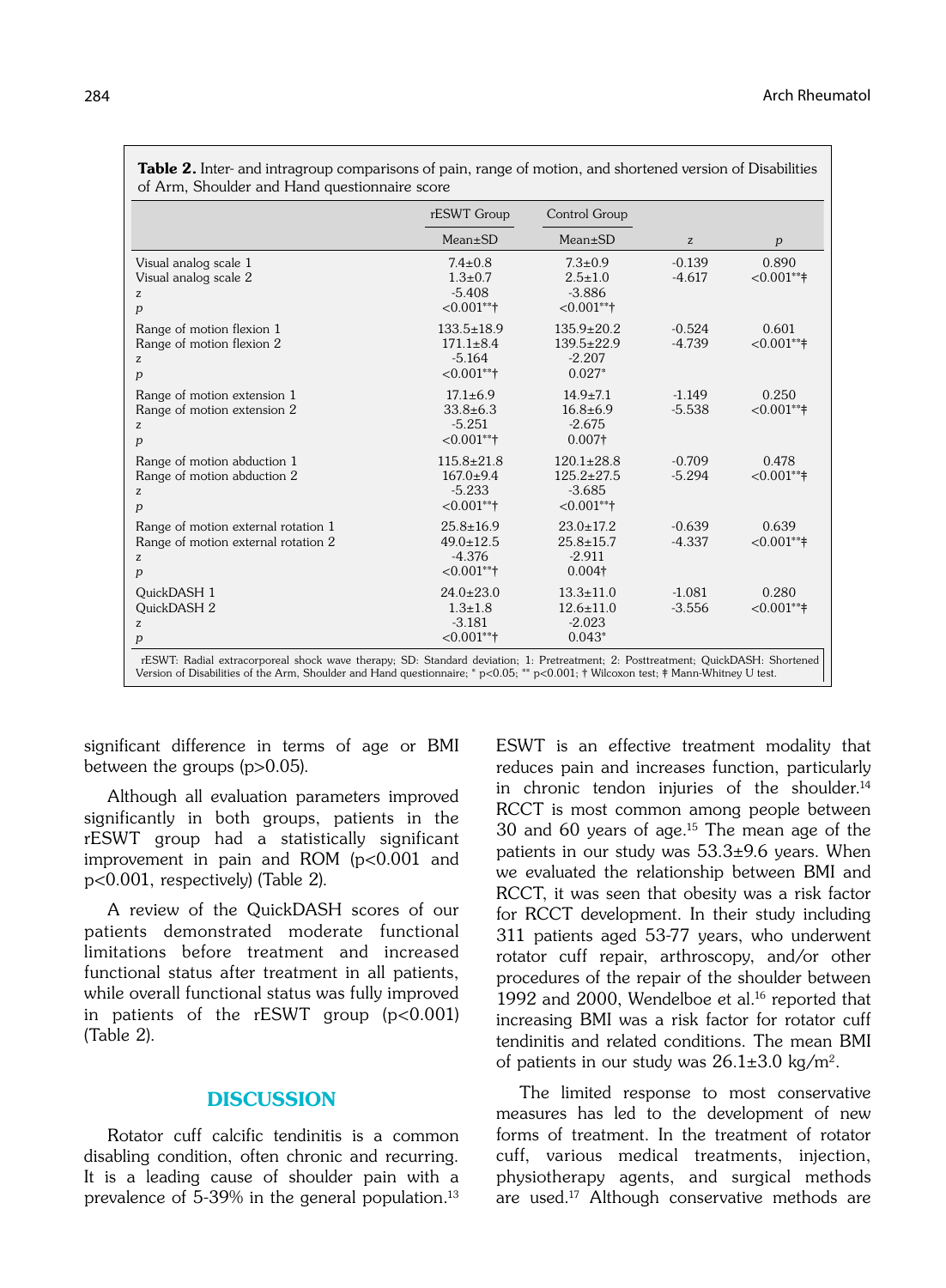preferred for the treatment of RCCT, surgical methods are applied in cases not showing clinical improvement with physiotherapy for over six weeks. Physical therapy methods are beneficial for soft tissue healing, reduction of calcification, and inhibition of pain receptors. $1,18,19$  We assume that patients with RCCT may be treated with ESWT, a non-invasive method, without surgical intervention.

Shock wave treatment is increasingly used for rotator cuff pain. Since 1992, ESWT has been used in the treatment of pain, enthesopathy in particular.20 The mechanism of action of ESWT is not fully known. It has been shown that increasing the diffusion of cytokines from the vessels leads to angiogenesis and neovascularization in the tendon-bone region.<sup>15</sup> By stimulating cerebral cortex with serotonergic activation from the dorsal root, the descending pathways are thought to enhance inhibitor control and provide hyperstimulation analgesia. ESWT also affects pain by reducing calcitonin gene-related protein production from the dorsal root. It has been reported that ESWT does not cause damage to the joint cartilage and there is no thermal effect. The effect also depends on the amount of energy applied to the tissue.15 There have been studies reporting that ESWT was effective in reducing pain in patients with RCCT involving impulses delivering 0.28-0.45 mJ/mm2. 3,15,21 In their study evaluating an individualized rESWT protocol for the treatment of symptomatic calcific shoulder tendinopathy, Malliaropoulos et al.<sup>22</sup> found a success rate of 92% at 12-month follow-up, 52% reduction in mean VAS immediately posttreatment, 62% at one month and 75% at three months. This improvement in symptoms was maintained at one year with an 88% mean VAS reduction from baseline at 12 months and only 7% recurrence rate (mean pretreatment VAS of 4.7 decreased to a mean posttreatment VAS of 2.4 (six-month follow-up).

It has been shown that conservative treatment for calcific tendinitis of the shoulder provided a significant improvement regardless of the location, type, size, and initial symptoms of calcific deposits.<sup>23</sup> Chou et al.<sup>24</sup> reported that of 241 shoulders with symptomatic RCCT treated with ESWT, complete resorption and incomplete resorption of calcification were observed in 134 and 107 shoulders, respectively. The symptom free rate was 81% in shoulders with complete resorption and 23.4% in those with incomplete resorption. Our study also showed a 14.28% reduction in pain in patients treated with rESWT.

Extracorporeal shock wave therapy has been suggested to be an alternative method of treatment for calcific and non-calcific rotator cuff tendinitis that would decrease the need for surgery.<sup>25</sup> Huisstede et al.<sup>17</sup> evaluated 17 studies on the efficacy of ESWT application in rotator cuff tendinitis. Eleven of these were RCCT and six were non-RCCT. At the end of their study, they reached evidence that ESWT was more effective than placebo and other treatment modalities in the treatment of RCCT, but not in non-calcified tendinitis.26 There are various viewpoints on the influence mechanisms of ESWT. Perlick et al.<sup>27</sup> assumed that the mechanism of the shock waves was not due to physical defragmentation of the calcification, but was due to the inflammatory changes at the trigger points as a result of the mechanical irritation of the shock waves. The success rate of shock wave therapy in patients with calcific tendinitis of the shoulder has been reported to range from 78 to 91%.28-33 Wang et al.34 compared the results of shock wave therapy in 37 patients (39 shoulders) with calcific tendinitis of the shoulder with a control group of six patients (six shoulders). At two- to three-year follow-up, the overall results of the shock wave group were complaint-free in 60.6%, significantly better in 30.3%, slightly better in 3.0%, and unchanged in  $6.1\%$ .<sup>34</sup> Wang et al.<sup>35</sup> reported that shock waves led to an increase in the blood flow in the focused tissue and stimulated recovery. On the other hand, Rompe et al.<sup>5</sup> reported that surgery was superior compared to highenergy ESWT for patients with calcific tendinitis of the shoulder with homogenous deposits while high-energy ESWT was equivalent to surgery for those with homogenous deposits. Our study also showed a 28% increase in shoulder flexion, 44% increase in shoulder abduction, 94% increase in shoulder extension, and 96% increase in shoulder external rotation. In addition, no adverse events associated with high-energy impulse were observed in patients treated with ESWT.

In their systematic review and meta-analysis, Steuri et al.<sup>36</sup> reported that ESWT was more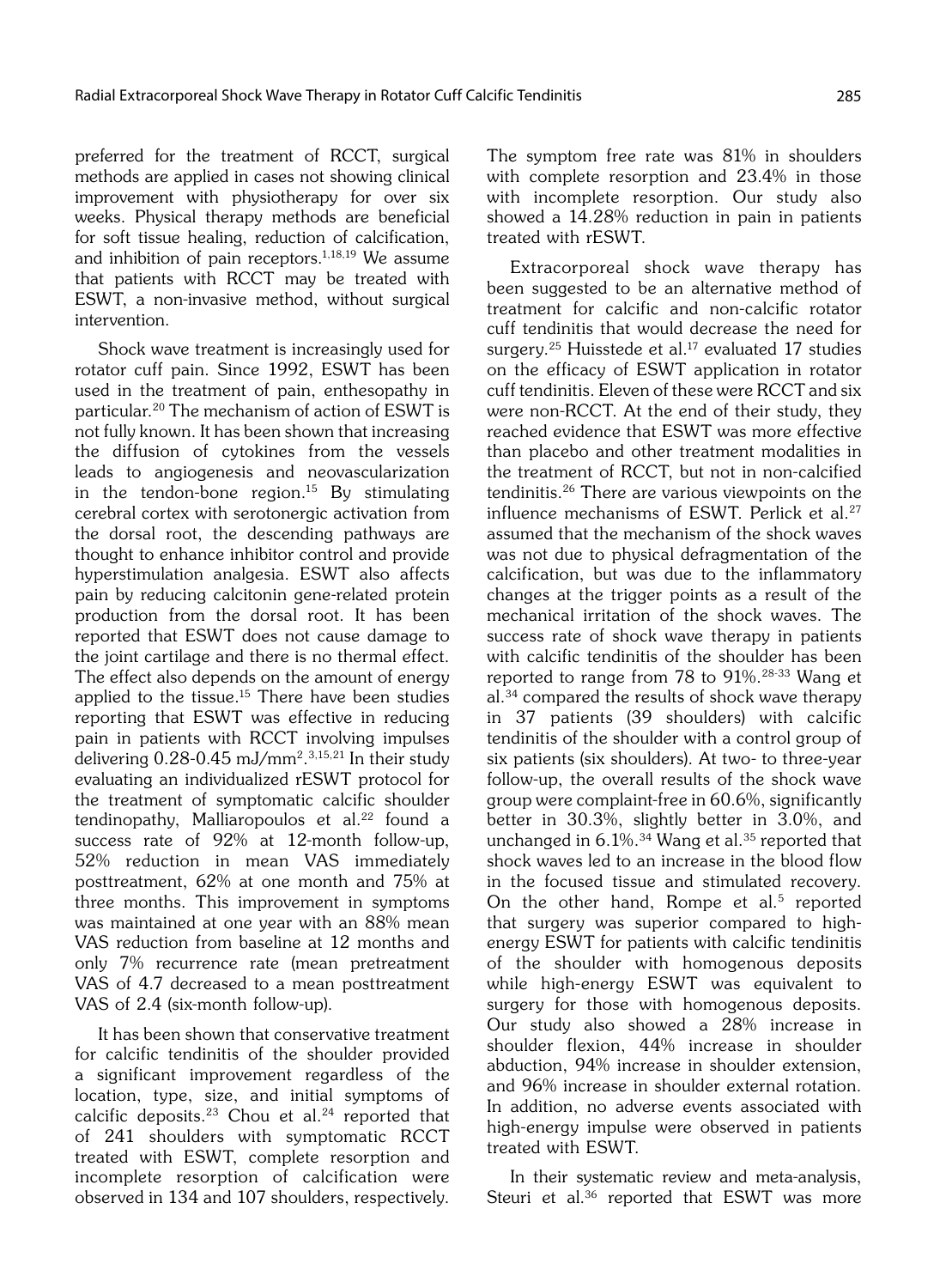effective in improving function, pain, and active ROM than sham ESWT. It has been shown that ESWT at a dose of equal to and over 0.28 mJ/mm2 was more effective in improving shoulder functions and reducing pain.<sup>37</sup> In our study, patients treated with ESWT had a 43% improvement in shoulder functional status compared to controls.

This study has several limitations. The patients were evaluated twice at the beginning of treatment and at the end of treatment; however, long-term follow-up was not performed to assess the success of therapy. In addition, the success of treatment was not evaluated via imaging techniques in terms of the location and amount of calcification, but assessed with regards to shoulder pain, range of motion, and functionality.

In conclusion, we may suggest that rESWT is a non-invasive and effective method of treatment for RCCT providing early pain reduction and improved ROM, and functional status.

#### Declaration of conflicting interests

The authors declared no conflicts of interest with respect to the authorship and/or publication of this article.

#### Funding

The authors received no financial support for the research and/or authorship of this article.

# REFERENCES

- 1. Diehl P, Gerdesmeyer L, Gollwitzer H, Sauer W, Tischer T. Calcific tendinitis of the shoulder. Orthopade 2011;40:733-46. [Abstract]
- 2. Hurt G, Baker CL Jr. Calcific tendinitis of the shoulder. Orthop Clin North Am 2003;34:567-75.
- 3. Gerdesmeyer L, Wagenpfeil S, Haake M, Maier M, Loew M, Wörtler K, et al. Extracorporeal shock wave therapy for the treatment of chronic calcifying tendonitis of the rotator cuff: a randomized controlled trial. JAMA 2003;290:2573-80.
- 4. Mouzopoulos G, Stamatakos M, Mouzopoulos D, Tzurbakis M. Extracorporeal shock wave treatment for shoulder calcific tendonitis: a systematic review. Skeletal Radiol 2007;36:803-11.
- 5. Rompe JD, Zoellner J, Nafe B. Shock wave therapy versus conventional surgery in the treatment of calcifying tendinitis of the shoulder. Clin Orthop Relat Res 2001;387:72-82.
- 6. Wang CJ, Ko JY, Chen HS. Treatment of calcifying tendinitis of the shoulder with shock wave therapy. Clin Orthop Relat Res 2001;387:83-9.
- 7. Maier M, Stäbler A, Lienemann A, Köhler S, Feitenhansl A, Dürr HR, et al. Shockwave application in calcifying tendinitis of the shoulder--prediction of outcome by imaging. Arch Orthop Trauma Surg 2000;120:493-8.
- 8. Moosmayer S, Ekeberg OM, Hallgren HB, Heier I, Kvalheim S, Blomquist J, et al. KALK study: ultrasound guided needling and lavage (barbotage) with steroid injection versus sham barbotage with and without steroid injection - protocol for a randomized, double-blinded, controlled, multicenter study. BMC Musculoskelet Disord 2017;18:138.
- 9. Ogden JA, Alvarez RG, Levitt R, Marlow M. Shock wave therapy (Orthotripsy) in musculoskeletal disorders. Clin Orthop Relat Res 2001;387:22-40.
- 10. Ogden JA, Tóth-Kischkat A, Schultheiss R. Principles of shock wave therapy. Clin Orthop Relat Res 2001;387:8-17.
- 11. Koldas Dogan S, Ay S, Evcik D, Baser O. Adaptation of Turkish version of the questionnaire Quick Disability of the Arm, Shoulder, and Hand (Quick DASH) in patients with carpal tunnel syndrome. Clin Rheumatol 2011;30:185-91.
- 12. de Witte PB, Selten JW, Navas A, Nagels J, Visser CP, Nelissen RG, et al. Calcific tendinitis of the rotator cuff: a randomized controlled trial of ultrasound-guided needling and lavage versus subacromial corticosteroids. Am J Sports Med 2013;41:1665-73.
- 13. Maffulli N. Basic science and rotator cuff repair: where have we arrived? Med Sport Sci 2012;57:8-10..
- 14. Maffulli G, Hemmings S, Maffulli N. Assessment of the Effectiveness of Extracorporeal Shock Wave Therapy (ESWT) For Soft Tissue Injuries (ASSERT): An Online Database Protocol. Transl Med UniSa 2014;10:46-51.
- 15. Albert JD, Meadeb J, Guggenbuhl P, Marin F, Benkalfate T, Thomazeau H, et al. High-energy extracorporeal shock-wave therapy for calcifying tendinitis of the rotator cuff: a randomised trial. J Bone Joint Surg [Br] 2007;89:335-41.
- 16. Wendelboe AM, Hegmann KT, Gren LH, Alder SC, White GL Jr, Lyon JL. Associations between bodymass index and surgery for rotator cuff tendinitis. J Bone Joint Surg [Am] 2004;86:743-7.
- 17. Huisstede BM, Gebremariam L, van der Sande R, Hay EM, Koes BW. Evidence for effectiveness of Extracorporal Shock-Wave Therapy (ESWT) to treat calcific and non-calcific rotator cuff tendinosis--a systematic review. Man Ther 2011;16:419-33.
- 18. Longo UG, Berton A, Papapietro N, Maffulli N, Denaro V. Epidemiology, genetics and biological factors of rotator cuff tears. Med Sport Sci 2012;57:1-9.
- 19. Thomson CE, Crawford F, Murray GD. The effectiveness of extra corporeal shock wave therapy for plantar heel pain: a systematic review and metaanalysis. BMC Musculoskelet Disord 2005;6:19.